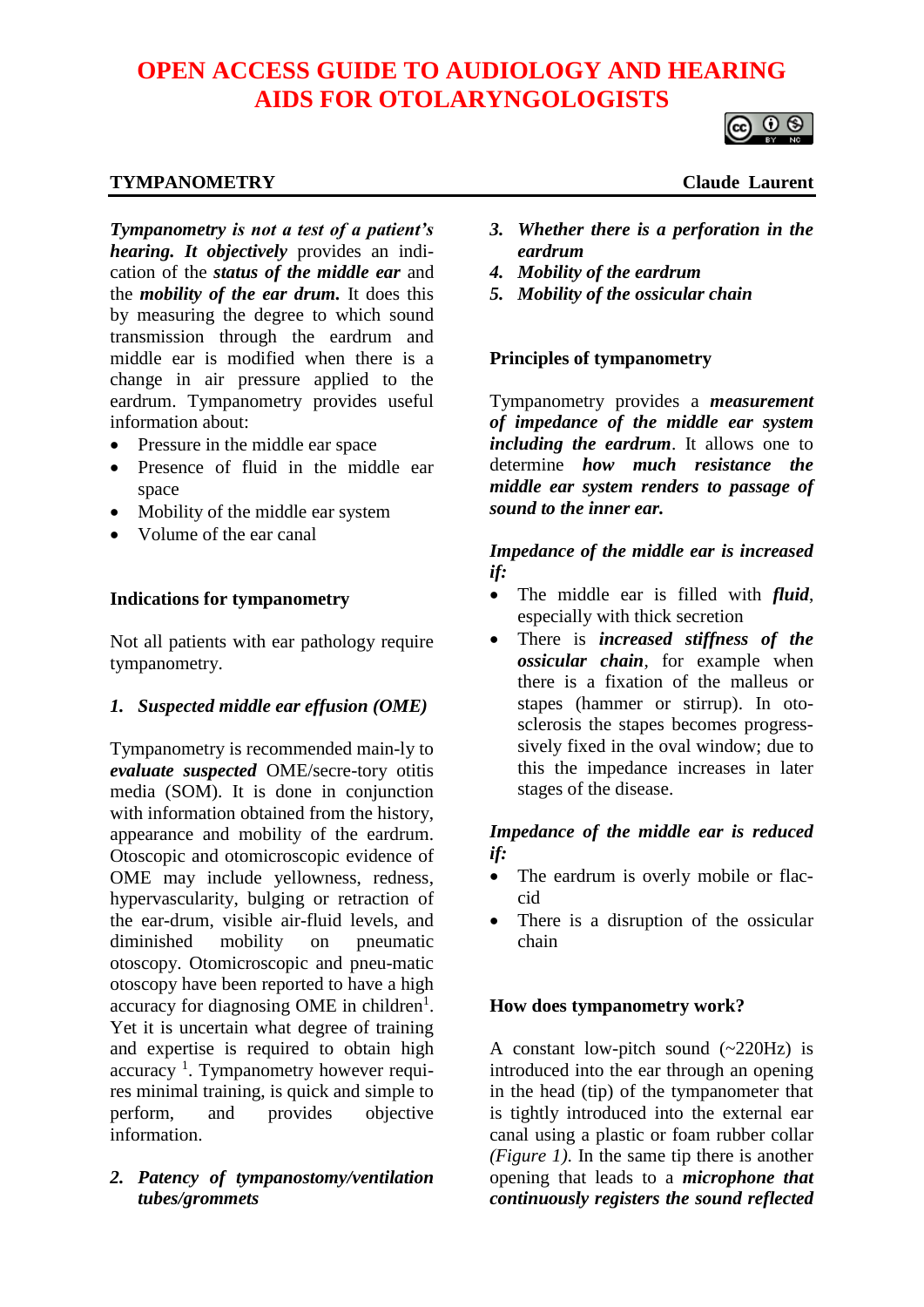from the ear drum; a third opening in the tip is connected to an *air pump that can change the air pressure* applied to the eardrum from positive to low pressures.



*Figure 1: Tympanometer probe tip in the ear canal*

Between the tip of the tympanometer and the eardrum a small "chamber" is thus created in the deep ear canal in which the sound level is constantly measured while the pump alters the air pressure in this "chamber". The least amount of sound is reflected when the eardrum is in a normal and relaxed position since most of the sound passes through the eardrum and middle ear. When the eardrum is however pressed outwards or retracted inwards it becomes stiffer and more sound is reflected back from its surface into the "chamber".

#### **Tympanogram**

The tympanometer displays the reflected sound in the ear canal "chamber" relative to changes in stiffness of the eardrum (achieved by changes in ear canal pressure produced by the tympanometer) as a *tympanogram*. The tympanogram curve is plotted upside-down - the *inverted reflected sound level is called "compliance"*. The pressure is expressed along the X-axis in deca-Pascal (daPa) and the compliance along the Y-axis in "volume of air in  $cm<sup>3</sup>$ " required putting the system "under pressure". The resulting curve is called a tympanogram *(Figure 2)*. Tympanometry is thus an acoustic method that indirectly measures the compliance of the tympanic membrane and middle ear.



*Figure 2: A: Normal type-A tympanograms; AD: hypermobile; AS: restricted*

#### **Types of tympanogram readings**

The reflected sound has its lowest value when the eardrum is in its most relaxed and normal position. Tympanogram tracings are classified as type A (normal), type B (flat, clearly abnormal indicating fluid in the middle ear or a perforation), or type C (indicating a significantly negative pressure in the middle ear  $\ll$  -200 daPa). *(Figure 3)*

#### **What can "tympanometry" tell us?**

- 1. *Pressure in the middle ear:* A negative pressure of < -200 daPa (Type C curve) is considered pathologic *(Figure 3).* To have an idea what this means, you may think of it as the pressure of a 20cm column of water.
- 2. *Is the middle ear fluid-filled?* One then sees a flat tympanogram (Type Bcurve) with a normal ear canal volume *(Figure 3)*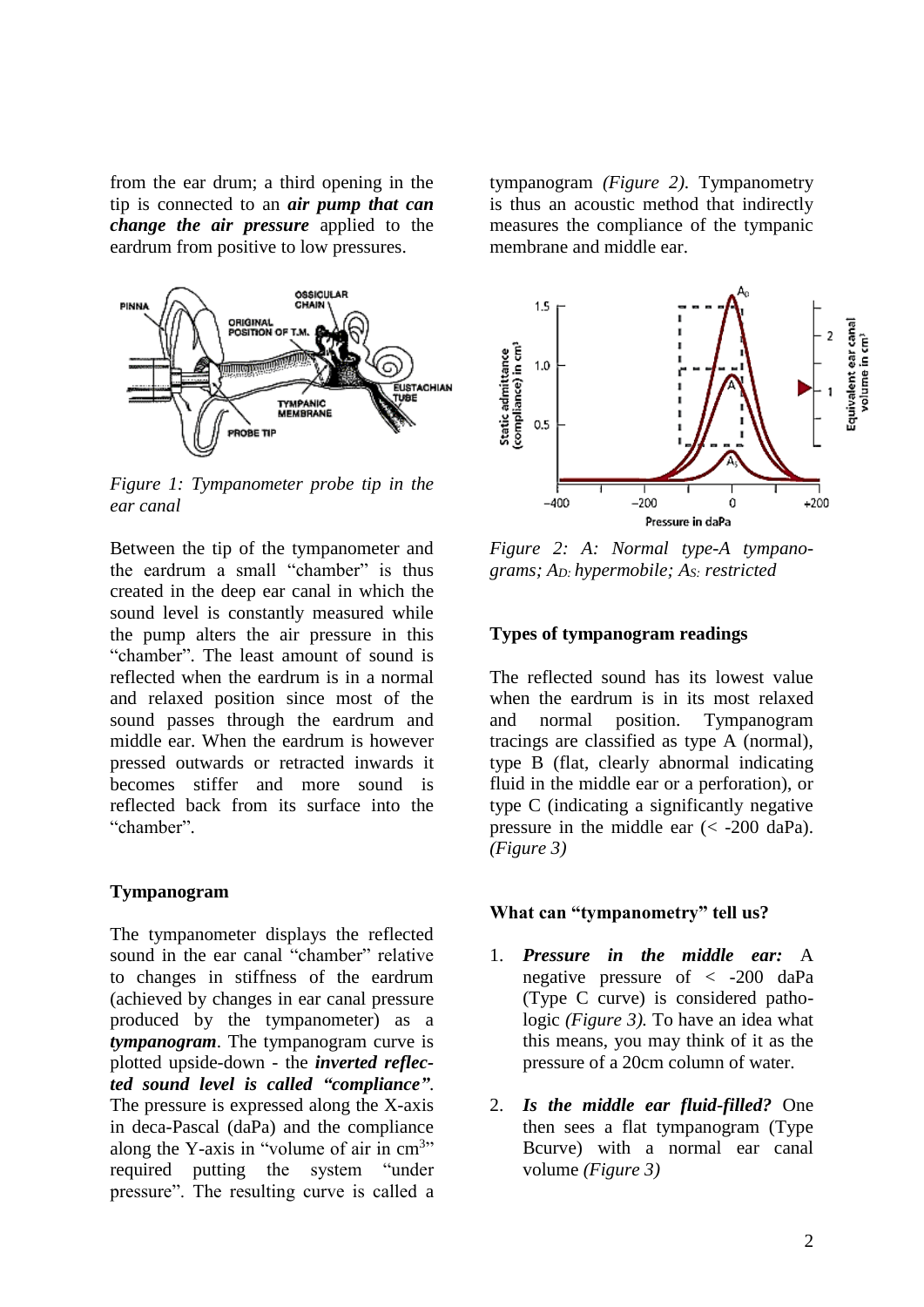



*Figure 3: Typical tympanogram tracings*

- 3. If the eardrum has a *perforation* or an *open tympanostomy/ventilation tube /grommet* one also sees a flat tympanogram (Type B curve), but with a big ear canal volume  $( >3 cm<sup>3</sup>)$
- 4. If the *eardrum or middle ear system* is *overly mobile*, one then obtains a high tympanogram curve (Type-A<sub>D</sub>) with high compliance of >1.5cm<sup>3</sup> *(Figures 2 and 3)*
- 5. If the *eardrum or middle ear system* has *restricted mobility*, one sees a very low tympanogram curve (Type-A<sub>S</sub>) with a small volume, (low compliance <0.3cm<sup>3</sup> ) *(Figures 2 and 3)*
- 6. The *stapedial reflex* measurement allows one to assess facial nerve function in the examined ear and mobility of the ossicular chain (including the stapes) in the same ear. Note that in otosclerosis the stapedial reflexes are already changed or absent at an early stage of the disease even when the shape of the tympanogram is still fairly normal

#### **How does one perform tympanometry?**

It only takes a few seconds to record a tympanogram. *Figures 4 & 5* show typical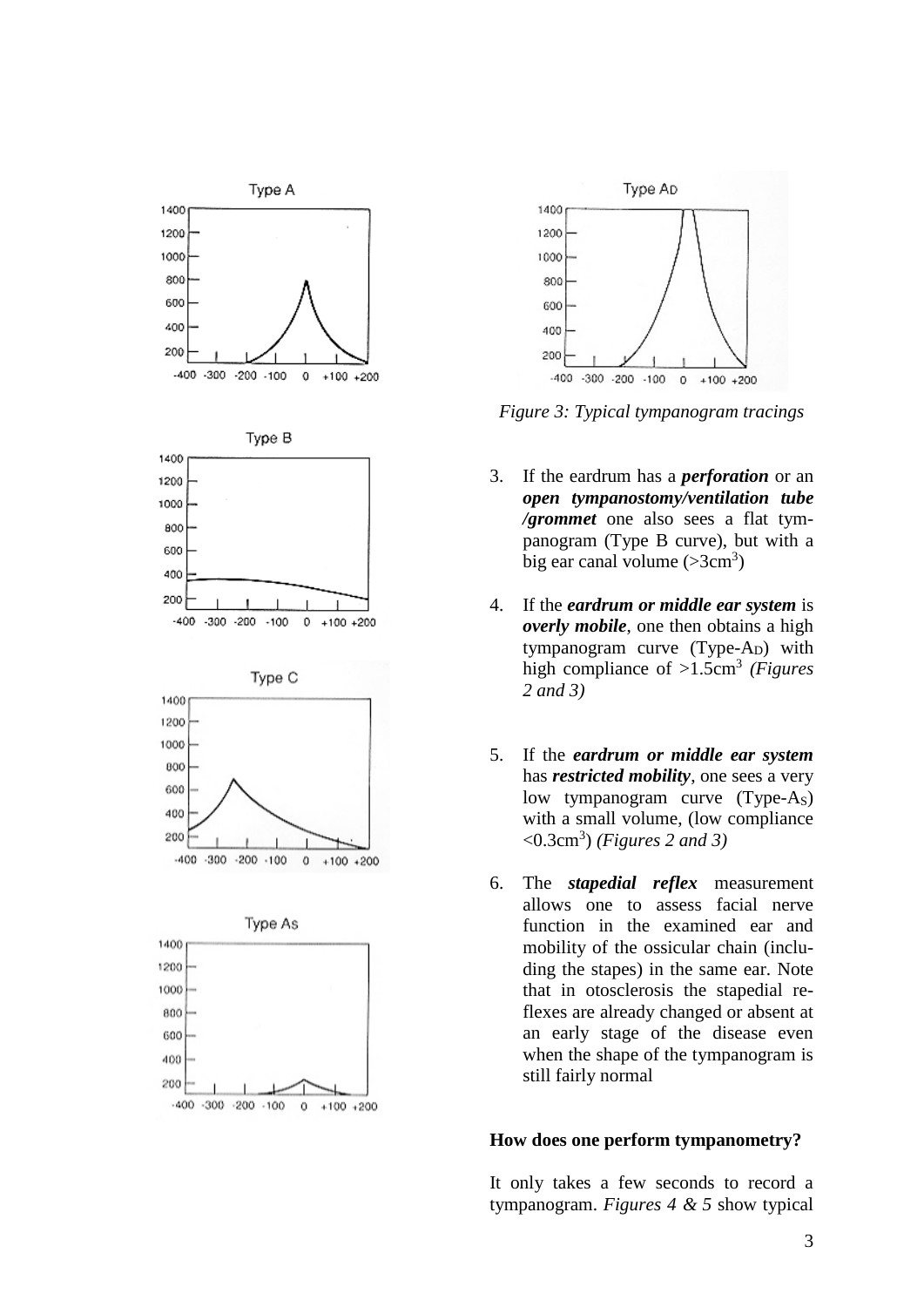examples of tympanometers. Tympanometers found in developing countries are usually *automatic screening tympanometers* that automatically start to record when the tip is tightly introduced into the ear canal to create an airtight seal; the pump that alters the pressure in the ear canal is automatically activated when the tip of the instrument is tightly fitted into the ear. It is important that it is kept tightly fitted during the whole recording process to ensure the airtight seal is not interrupted during testing. The tympanometer produces a tympanometric curve that represents the compliance of the middle ear system, including the ear drum, as a function of the pressure applied to the eardrum *(Figure 2)*. From the shape of the curve or the figures, one can also read the volume between the tip of the tympanometer and the eardrum and determine the compliance of the middle ear system. Many screening tympanometers also have a function to automatically measure the ipsilateral (same side) stapedial reflex at 1-3 supraliminal sound stimuli (90-100 dB).

#### **Advantages of tympanometry**

It is an *objective audiometric method* because it does not depend on information that the patient gives us but rather measures something without subjective feedback from the patient. The patient then becomes the object and does not have to say whether he or she has heard or experienced anything.

It also *does not require clinical expertise to diagnose middle ear effusions*.

#### **Pitfalls of tympanometry**

• An undiagnosed, perforated eardrum or an inadequate seal between the tip of the tympanometer and the ear canal will produce a Type B tympanogram which may be misconstrued as a middle ear effusion

- Diagnosis of a middle ear effusion *per se* is not an indication for insertion of ventilation tubes; it must be accompanied by clinically significant and persistent conductive hearing loss
- Although a conventional probe tone of 220 Hz is sufficient for tympanometry in almost all populations it is not effective for evaluating infants younger than 7 months. For these young infants a higher frequency probe tone of 1000 Hz is recommended.



*Figure 4: Microtympanometer with printout of tympanogram on right side*



*Figure 5: Tympanometer*